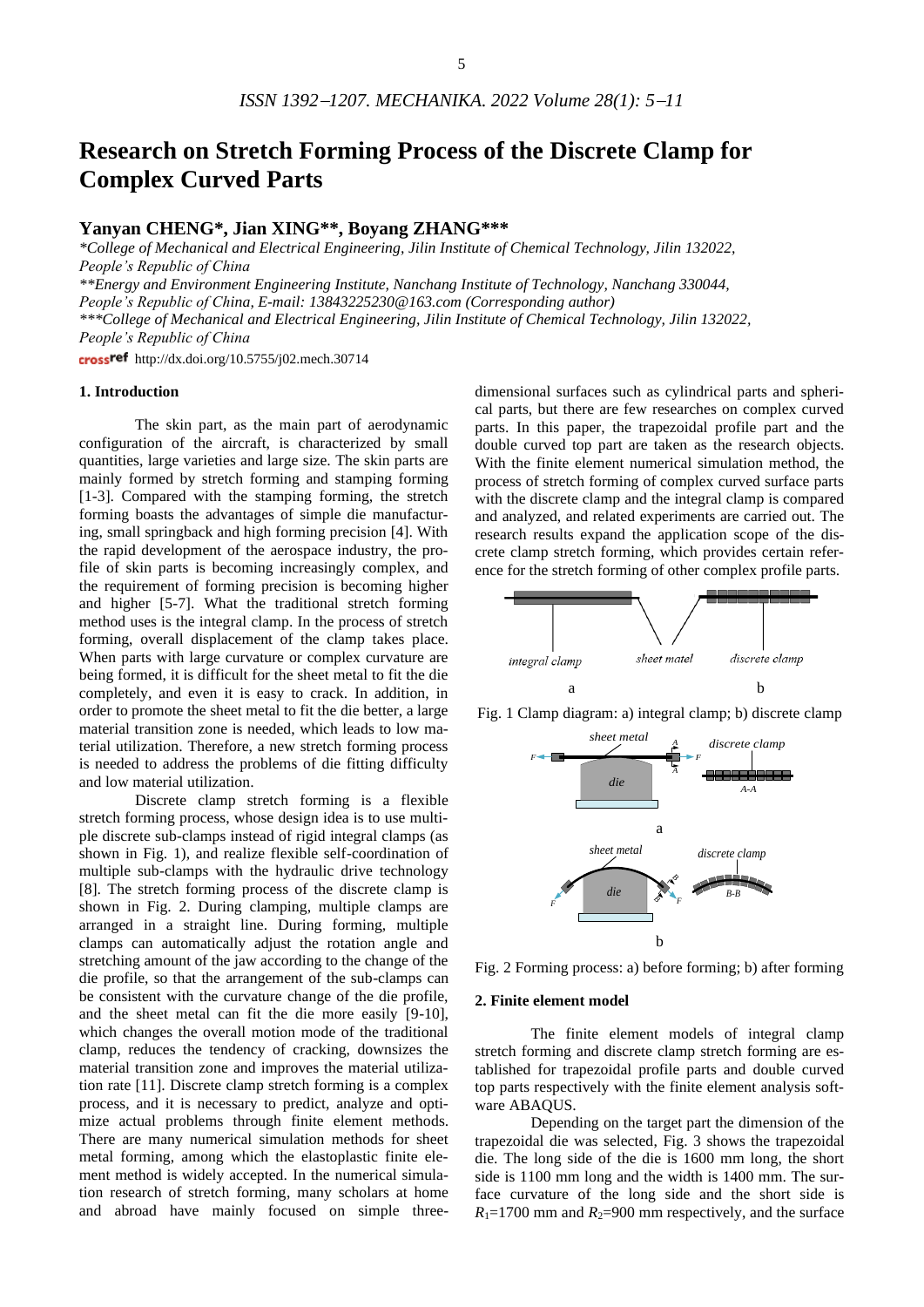curvature in the width direction is  $R_3$ =6000 mm.



Fig. 4 Finite element model (1/2) of trapezoidal profile parts: a) integral clamp; b) discrete clamp

Fig. 4, a shows the finite element model of the integral clamp stretch forming of trapezoidal profile parts, the forming force is applied to the integral clamp. Fig. 4, b shows the finite element model of the discrete clamp stretch forming, the forming force of each sub-clamp is the same, and sub-clamps are able to automatically move according to the shape of the die. Due to the symmetry of the model, the 1/2 finite element model is established in order to save the calculation time. The sheet metal is made of low carbon steel ST14 with size of 2300×1200×1.5 mm. The density of ST14 is 7850 kg  $/m<sup>3</sup>$ , the elastic modulus is 207 GPa, the Poisson ratio is 0.28, and the yield stress is 176.3 MPa. The sheet metal is assumed to be isotropic and obeys the Von Mises yield criterion. The quadrilateral shell element S4R is used to divide the grid. The discrete clamp consists of 10 sub-clamps on one side. The four-node 3D rigid body element R3D4 is adopted for meshing of the clamp and the die. The contact pairs between the sheet metal and the die and the clamp are formed respectively, and the general contact algorithm is adopted. The Coulomb friction model is used for the contact between the sheet metal and the die, and the friction coefficient is 0.15; the friction between the sheet metal and the clamp is assumed to be infinite, and the Rough model is adopted. The relevant boundary conditions are set for parts. Symmetrical boundary constraints are imposed on the symmetry axis of the sheet metal, and all degrees of freedom for die are constrained. The loading of tensile force is realized by the connecting unit in the software. In the figure, OA is the direction of symmetry axis of the formed part, OB is the direction of the long side of the die, and AC is the direction of the short side.

Fig. 5, a shows the hyperbolic top die, where the curvature radius of the small curved part is  $R_1$ =390 mm, the curvature radius of the large curved part is  $R_2$ =560 mm, the curvature radius of the transition is  $R_{12}=580$  mm, other dimensions are  $L_1$ =350 mm,  $L_2$ =960 mm, and  $L_3$ =900 mm. The die is symmetrical, and the 1/2 finite element model is established, as shown in Fig. 5, b. The selected simulation material is low carbon steel ST14 sheet metal with the size of 2000×1200×1.5 mm, and other parameters are the same as those of the trapezoidal profile part model.



Fig. 5 The hyperbolic top die: a) schematic diagram of hyperbolic top die; b) finite element model (1/2)

#### **3. Numerical simulation analysis of the trapezoidal profile part**

#### 3.1. Formability analysis

Numerical simulation of the integral clamp and the discrete clamp stretch forming of the trapezoidal profile part is carried out. The horizontal force and vertical force of the integral clamp are 220 kN and 290 kN respectively. The discrete clamp has 10 sub-clamps on one side, so the horizontal force and vertical force of a single clamp are 22 kN and 29 kN respectively. Fig. 6 shows the illumination pattern of the formed part. As shown in the figure, the sheet metal does not fully fit the die when the integral clamp is used, while it can fully fit the die when the discrete clamp is used. The reason is that the initial fitting position between the sheet metal and the die is on the long side, and then the fitting area gradually transits to the short side. Since the displacement at any part during the forming process of the integral clamp is the same, the part of the sheet metal which has been fitted will continue to be stretched synchronously during the fitting process, which increases the resistance of clamp movement, so it is not easy for the sheet metal to fit the die. When the discrete clamp is used, the movement of each sub-clamp is inde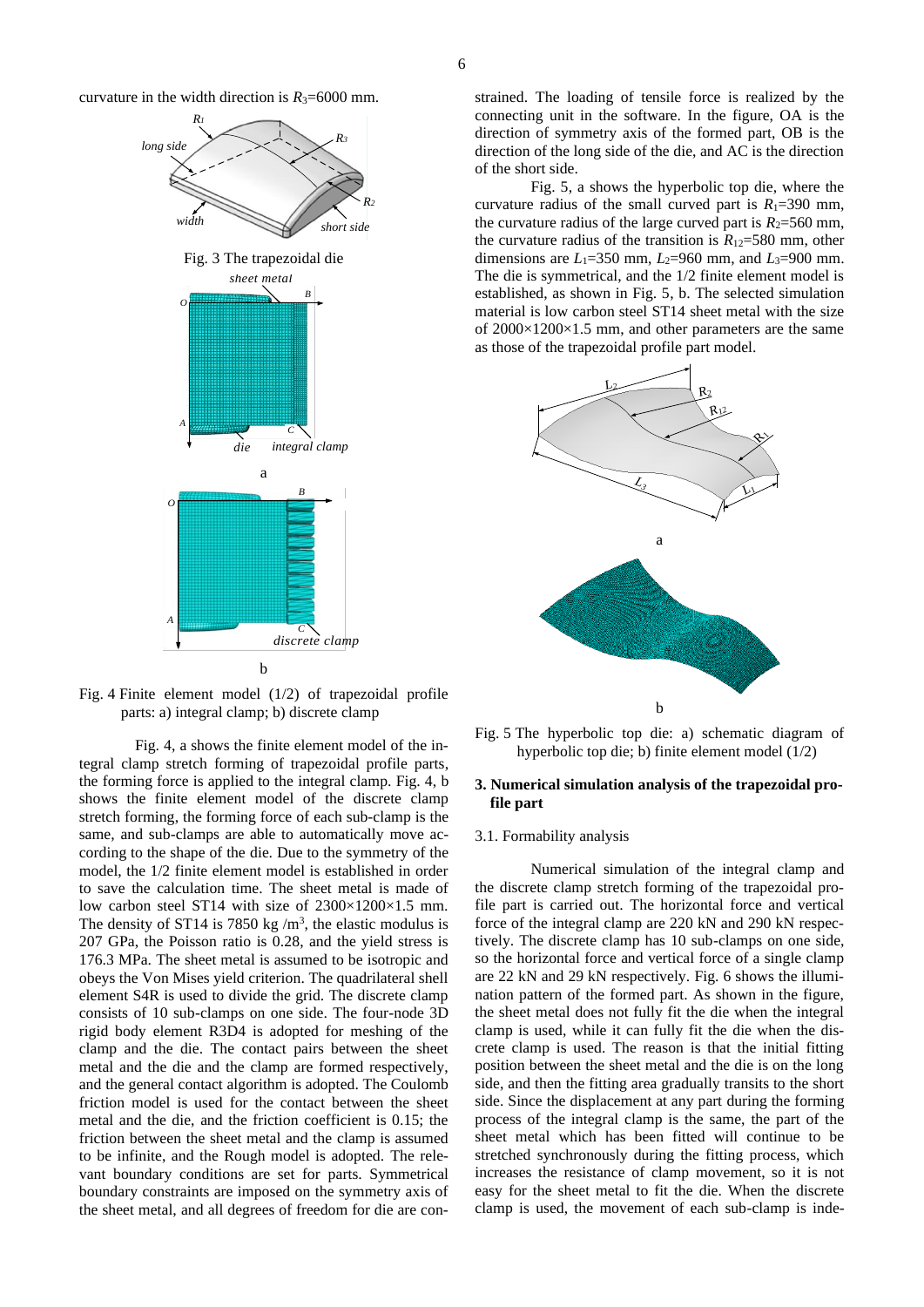pendent, and corresponding displacement can be produced with the change of the curvature of the die edge, which avoids the synchronous stretching of all parts of the sheet metal, reduces the resistance of clamp movement, so that the sheet metal is more evenly stressed and it is easier for the sheet metal to fit the die.



Fig. 6 The illumination pattern of the formed part: a) integral clamp; b) discrete clamp

## 3.2. Strain analysis

When the horizontal force remains unchanged and the vertical force increases to 310 kN, the sheet metal formed by the integral clamp can fit the die completely. Fig. 7 shows the strain distribution when the formed part fits the die completely. As shown in Fig. 7, the maximum strain of the formed part corresponding to the integral clamp and the discrete clamp is 0.2753 and 0.1541 respec-



Fig. 7 The strain distribution of formed parts: a) integral clamp; b) discrete clamp

tively. and the maximum strain of the former is 44.03% greater than that of the latter. The position where the maximum strain occurs is at the edge of the sheet metal clamped by the clamp on the long side of the die. This is because the sheet metal at this position first fits the die during forming, and the material at this position is subject to the maximum tensile force when the sheet metal fully fits the die, so the strain is the largest. Under the clamping of the integral clamp, all parts of the sheet metal are stretched synchronously. However, use of the discrete clamp avoids synchronous stretching of all parts of the sheet metal. Therefore, the maximum strain of the discrete clamp is much smaller than that of the integral clamp. In addition, the maximum strain values in the effective forming zone of the formed part corresponding to the integral clamp and the discrete clamp are 0.0636 and 0.0608 respectively, and the minimum values are 0.0122 and 0.0173, respectively. The strain distribution range of the discrete clamp is smaller and the distribution is more uniform.

#### 3.3. Thickness distribution

Fig. 8 shows the thickness distribution of the trapezoidal profile part. As shown in the figure, the thickness distribution trend of the formed part is roughly the same as that of the strain distribution (Fig. 7), which is because the greater the strain change, the greater the thickness change. In the effective forming zone of the formed part, the maximum thickness corresponding to the integral clamp and the discrete clamp are 1.491 mm and 1.487 mm respectively, the minimum thickness is 1.442 mm and 1.454 mm respectively, and the maximum thinning value of the former is 20.69% greater than that of the latter. Therefore, compared with the integral clamp, the thickness distribution range corresponding to the discrete clamp is smaller, and the thickness distribution is more uniform in the effective forming zone.



Fig. 8 The thickness distribution of formed parts: a) integral clamp; b) discrete clamp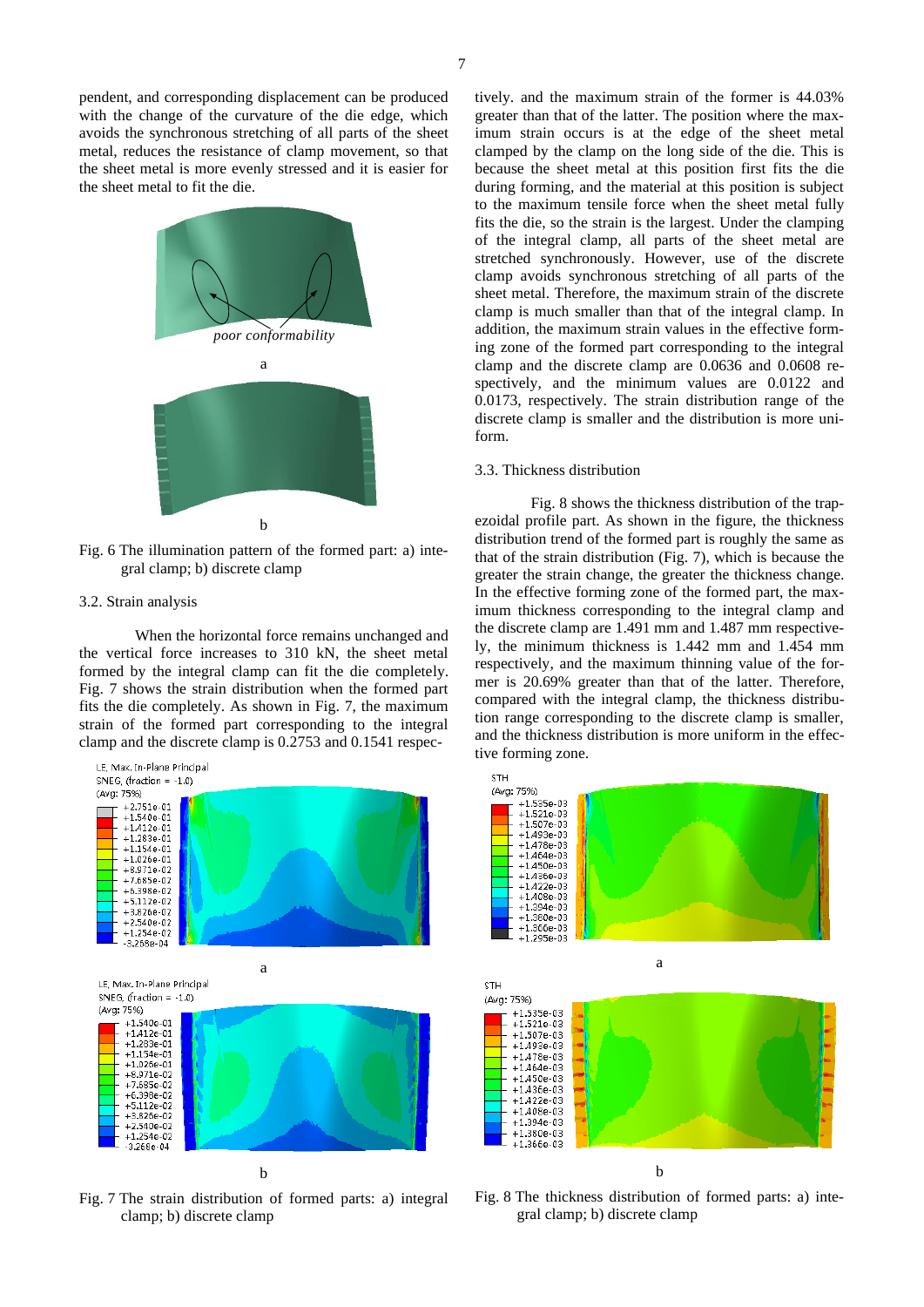#### 3.4. Forming test

In view of the existing test conditions, there is a newly developed discrete clamp stretch forming device in the laboratory (as shown in Fig. 9, a), the discrete clamp stretching forming test is carried out for the trapezoidal profile part to verify whether the forming effect is consistent with the numerical simulation results.



Fig. 9 The test device and forming part: a) The discrete clamp stretch forming device; b) the trapezoidal profile part (the discrete clamp)

The test material is ST14, and the dimensions of sheet metal and the die are the same as those of numerical simulation. After forming, the sheet metal and the die can fit perfectly, and the forming effect is good. The test part is shown in Fig. 9, b, and the surface of the effective forming zone is smooth without wrinkling and cracking. The illumination pattern of the test part is consistent with that of the formed part during the numerical simulation (Fig. 6, b).

Thickness measurement is used to verify whether the thickness distribution of test part conforms to the numerical simulation results. Thickness of test part is measured with ultrasonic thickness gauge, the measurement accuracy is 0.001mm, the accuracy is high. Along three directions of OA, OB and AC, the measurement positions of the thickness are consistent between the test part and the numerical simulation part, as shown in Fig. 9, b, and the distance between the measuring points is 100 mm. The thickness values of the same positions on the numerical simulation part are extracted and compared with the measured values. The comparison results are shown in Fig. 10.

As shown in Fig. 10, the measured thickness values along OA, OB and AC directions are slightly less than the numerical simulation values, maximum thickness reduction decreases by 0.17%, 0.27% and 0.06% respectively, but the change trend of the thickness of the test part is consistent with that of the numerical simulation part, which indicates the correctness of the numerical simulation. The thickness deviation of test part and simulation formed part may be caused by many factors, such as the difference of lubrication conditions, the batch of the sheet metal and the fluctuation of material properties. In engineering applications, the deviation is generally considered to be acceptable within  $-20\% \rightarrow +20\%$ . To sum up, the thickness deviation is very small and within the allowable range.



Fig. 10 The thickness contrasting curves of experiment and simulation parts: a) the thickness of OA direction; b) the thickness of OB direction; c) the thickness of AC direction

#### **4. Numerical simulation analysis of the double curved top part**

#### 4.1. Formability analysis

Numerical simulation of the integral clamp and the discrete clamp stretch forming of the double curved top part is carried out. First, the horizontal force is choosing according to the tensile rate of the sheet metal, and then the vertical force is obtained by trials. Finally, the horizontal force and the vertical force of the integral clamp are 190 kN and 380 kN respectively. The discrete clamp has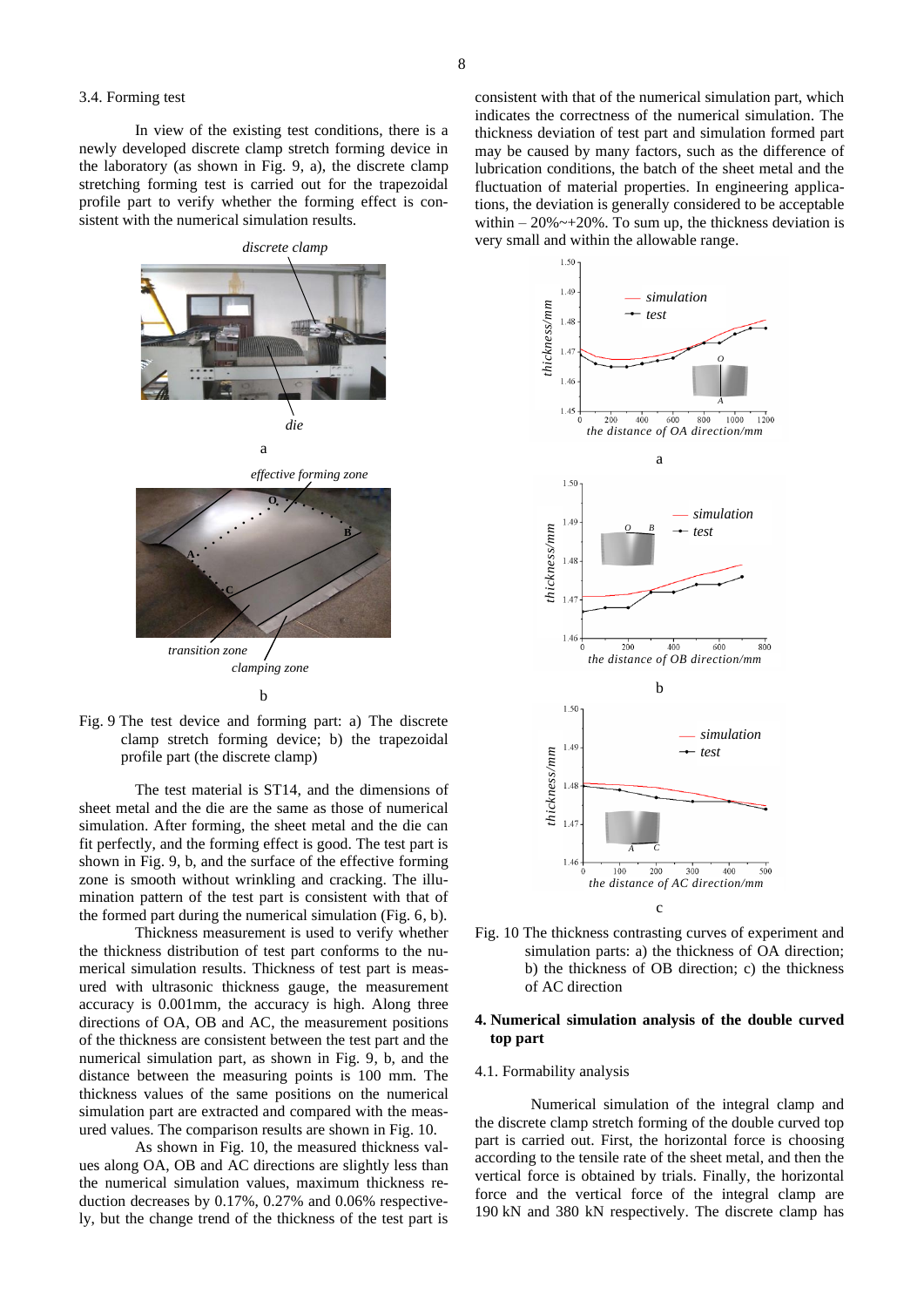10 sub-clamps on one side, and the horizontal force and the vertical force of a single clamp is 19 kN and 38 kN respectively. The formed part of numerical simulation is shown in Fig. 11. As shown in the figure, a large area of sheet metal does not fit the die for the formed part corresponding to the integral clamp, and the unfitted position is in the concave curvature area of the die. The sheet metal of the formed part corresponding to the discrete clamp fits perfectly with the die, and there is no crack in the sheet metal and no wrinkling in the forming area. In order to make the sheet metal stretched by the integral clamp fit the die, the forming force is increased until the material stretch limit, and the sheet metal still cannot fit the die completely. The above phenomenon is due to the change of convex and concave profile curvature of the double curved top part. The integral clamp is a rigid straight clamp, which has poor adaptability to the change of die curvature. Due to the existence of the double curved top, the sheet metal is difficult to fit the concave curvature part in the middle of the die. However, the discrete clamp has high flexibility, and each sub-clamp can be distributed with the change of die profile, so it is easy to fit the die.



Fig. 11 The illumination pattern of the double curved top part: a) integral clamp; b) discrete clamp

The forming effect of these two kinds of clamps can be further compared by change of the vertical displacement of the sheet metal. Fig. 12 shows the vertical displacement distribution of the formed part. Fig. 12, a shows the vertical displacement distribution of the sheet metal when the forming force is close to the stretch limit of the material, and the integral clamp is used. Fig. 12, b shows the vertical displacement distribution of the sheet metal when it just fits the die completely, and the discrete clamp is used. As suggested by the comparison, in the concave curvature part of the forming area, the vertical displacement of the sheet metal corresponding to the discrete clamp is larger, which indicates that the sheet metal corresponding to the discrete clamp can fit the die well, while the sheet metal corresponding to the integral clamp does not fully fit the die. In the clamping area, the vertical displacement of the sheet metal corresponding to the integral clamp is large, which indicates that the sheet metal is much stretched and is easy to crack.



Fig. 12 The displacement distribution of formed parts/mm: a) integral clamp; b) discrete clamp

#### 4.2. Strain and thickness analysis

It is impossible to get a double curved top part which is well formed with the integral clamp stretch forming, so only the strain and thickness change of the formed part corresponding to the discrete clamp is analyzed.

Fig. 13, a shows the strain distribution of the formed part with the discrete clamp stretch forming. As shown in the figure, the maximum strain in the effective forming zone of the formed part is 0.0778, which is within the allowable range of the material stretch. Fig. 13, b shows the strain distribution curve of the double curved top part along the y direction of the symmetry axis. The strain value increases first, then decrease and then increases, which is consistent with the change trend of the die curvature.



Fig. 13 The strain distribution of high flexible stretch formed part: a) the strain distribution; b) the strain distribution of y direction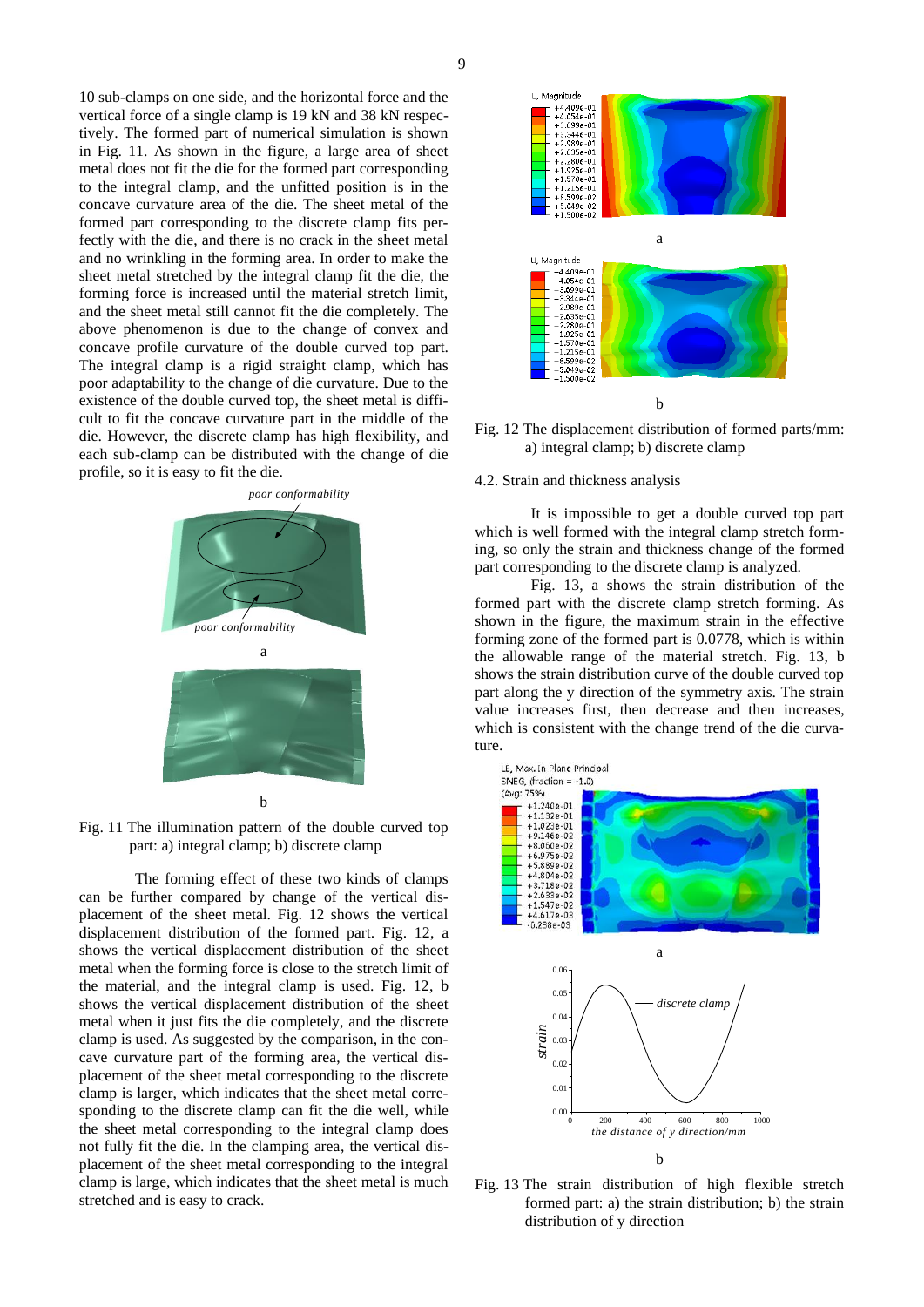Fig. 14 shows the thickness distribution of the double curved top part. As shown in the figure, the maximum and the minimum thickness in the effective forming zone of the formed part is 1.495 mm and 1.441 mm respectively, and the maximum thinning rate is 3.93% within the allowable range. As shown in Fig. 14, b, the thickness decreases first, then increase and then decreases along the y direction, which is contrary to the trend of strain distribution.



Fig. 14 The thickness distribution of high flexible stretch formed parts: a) the thickness distribution; b) the thickness distribution of y direction

## 4.3. Forming test

The forming test of the double curved top part is carried out with the discrete clamp stretch forming device in Fig. 9, a. The material and size of die and sheet metal are the same as those of numerical simulation. The test part is shown in Fig. 15. As shown in the figure, the forming effect is good in the effective forming zone of the formed part, and there is no wrinkling. The forming results are consistent with the numerical simulation results.



Fig. 15 The double curved top part (discrete clamp)

## **5. Conclusions**

1. The research results of the trapezoidal profile part show that: the discrete clamp can be distributed with the curvature change of the die edge, so that the integral displacement of the traditional clamp is avoided, it is easier for the sheet metal to fit the die, the strain and thickness of the part are more uniform, and the forming effect is better.

2. The research results of the double curved top part show that: during the forming process of the integral clamp, synchronous displacement is produced in all parts, and the curved part with convex and concave curvature change cannot be formed, and the sheet metal is faced with the risk of cracking. The discrete clamp can adapt to the curvature change distribution of the die, so that the sheet metal can fit the complex die profile. the strain and thickness of the part are more uniform, and the forming quality is high.

3. The discrete clamp stretch forming tests are conducted for the trapezoidal profile part and the double curved top part. The results show that the forming effect is good and the forming trend is consistent with the numerical simulation results, which verifies the correctness of the numerical simulation process.

4. The research results show that it is feasible to form complex curved parts with the discrete clamp stretch forming method, which expands the application scope of the stretch forming device.

## **Funding**

The work was funded by Major Technological Project of Jilin Institute of Chemical Technology, China (2019017) and Jilin Institute of Chemical Technology Doctor Scientific Research Starting Foundation, China (2021023).

#### **References**

1. **Sun, L. R.; Cai, Z. Y.; Li, X. J.** 2019. Research on contact state and its effect on forming precision in uniform-contact stretch forming based on loading at multiposition, Metals 9.

http://dx.doi.org/10.3390/ [met9070719.](https://schlr.cnki.net/Detail/DOI/WWMERGEJLAST/SJMD673EB0F79D32F8A24803B2B7F3527FB5) 2. **Abosaf, M.; Essa, K.; Alghawail, A.; Tolipov, A.;** 

**Su. S. Z.; Pham. D.** 2017. Optimisation of multi-point forming process parameters, Int. J. Adv. Manuf. Tech. 92: 1849-1859.

http://dx.doi.org[/10.1007/s00170-017-0155](https://schlr.cnki.net/Detail/DOI/SSJD_01/SSJDE49F845CE6ED122E14480142C5D8F4A1) -y.

- 3. **Wang, Y.; Liu, D. Z.; Li, R.** 2019. Numerical investigation for the flexible stretch-stamp forming process of sheet metal, Adv Mech Eng. 11: 1-11. http: // dx. doi. org / [10.1177/1687814018819287.](https://schlr.cnki.net/Detail/DOI/SJIXLAST/SJIX25A995688209C74ADEEEAF1286AB320E)
- 4. **Xing, J.; Cheng, Y. Y.; Yi, Z.** 2019. Stress-strain and form accuracy of carbon steel components produced by a multi-point stretch forming technique, Strength of Materials 51: 667-677.

http://dx.doi.org/ 10. 1007 / [s11223-019-00114-4.](https://schlr.cnki.net/Detail/DOI/SSJD_01/SSJD04749B24B9F8B643A3ECB66A3B98DEAF)

5. **Wang, S. H.; Cai, Z. Y.; Li, M. Z.** 2010. Numerical investigation of the influence of punch element in multi-point stretch forming process, Int. J. Adv. Manuf. Tech. 49: 475–483.

http://dx.doi.org/ 10.1007/ [s00170-009-2420-1.](https://schlr.cnki.net/Detail/DOI/SSJD_01/SSJD00003771910)

- 6. **Xing, J.; Cheng, Y. Y.; Yi, Z.** 2019. The effect of swinging ball heads with different arrangements in multi-point stretch-forming process, Materials 12: 337. http://dx.doi.org[/ 10.3390/ma12030337.](https://schlr.cnki.net/Detail/DOI/SJPD_03/SJPDB4E33AE9B8D399C467C05EB971B3FF4E)
- 7. **Kuboki, T.; Jin, Y.; Murata, M.** 2012. Prediction of stress–strain diagram from forming load in stretch forming, Int. J. Mech. Sci. 60: 46-53. http://dx.doi.org/ 10.1016/j.ijmecsci.2012.04.005.
- 8. **Wang, Y.; Li, M. Z.; Wang, D. M.; Wang, A. Y.**